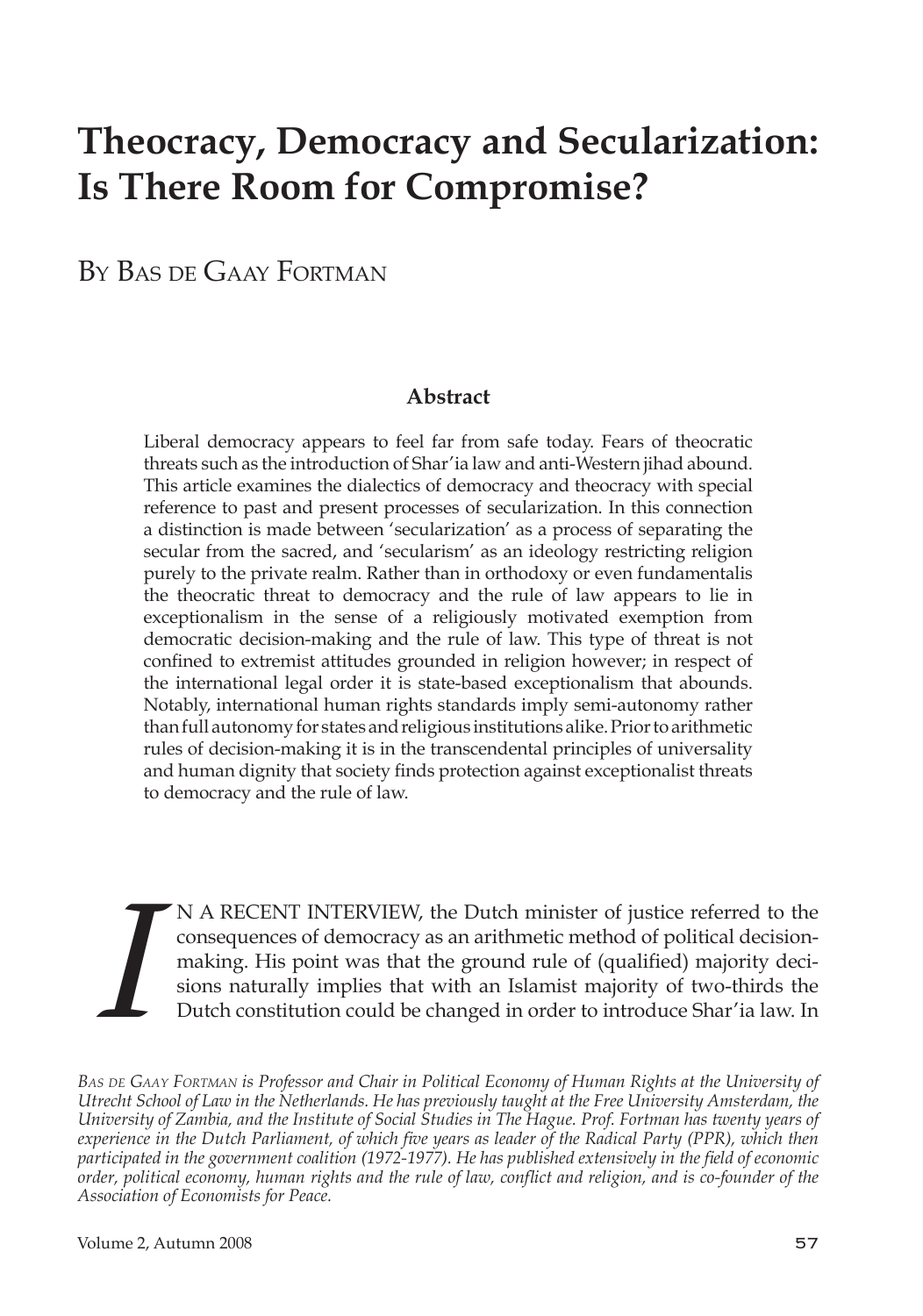#### *Bas de Gaay Fortman*

a state of almost panic the Second Chamber of the States-General (the Lower House of Parliament) then devoted no less than a full afternoon to a discussion of ways and means to block Shar'ia in the lowlands. Notably, however, of the seven percent current MPs of Muslim origin none advocates such a move. Thus, in what used to be a society that would not easily be upset, a perceived threat of theocracy obviously touched its democratic nerves. Similar instances of anxiety in well-established democracies have manifested themselves elsewhere. Two issues may be discerned: (1) Is there a real confrontation today between democracy and theocracy? (2) If so, is there room for compromise?

This article attempts to answer these questions at both the global and the national/local level. Where the analysis at each of these levels reveals genuine concerns, two methodologies of regulating possible conflicts in the public interest may pass review: (a) standard-setting, supervision through monitoring of observance, and where necessary enforcement of judicial decisions; and (b) consensus-oriented measures to enhance receptivity of norms and values underlying democracy and the rule of law.

Obviously the two methodologies—one legal and the other socio-political—can be distinguished, but not separated. Indeed, law always needs socio-cultural receptivity. Even the hardest type of law—a mandatory court order—is not simply selfexecuting. Hence, in a search for compromise, extra-judicial aspects are likely to demand a great deal of attention.

## **Democracy versus Theocracy**

Before engaging in the actual discussion, let us try to grasp the *problematique*. While democracy is conventionally defined as people's rule, theocracy means God's rule. As such, the two would appear to be manifestly incompatible. Yet, the issue is a complicated one. For one thing, democracy means more than just government *of* the people, as set out in Abraham Lincoln's well-known reference to government of, *by* and *for* the people. But even if the discussion is limited to just representative government, there remain a number of serious issues. The tens of millions of dollars a candidate needs to finance an election campaign for the U.S. Senate is just one example of dubious practices when it comes to democratic formation of public-political power. As for theocracy, God's rule is necessarily *indirect*, as reflected in the title of a well-known French movie, *Dieu a besoin des homes* (*God needs people*). Evidently, theocratic government still implies public-political power in the hands of human beings who, in this case, are not elected on the basis of one person one vote while a direct mandate from God cannot be indisputably established.

The real challenge in both systems of public-political rule is *legitimization* of authority. Notably in this respect, neither method of creating legitimate government has been shown to be infallible. Yet, from theocracy to democracy appears to be the historical sequence in the Northern industrialized states. *Secularization*, as traced back to the peace of Westphalia of 1648, has served to lay the socio-cultural foundation for pacifying political systems from within, while reducing reli-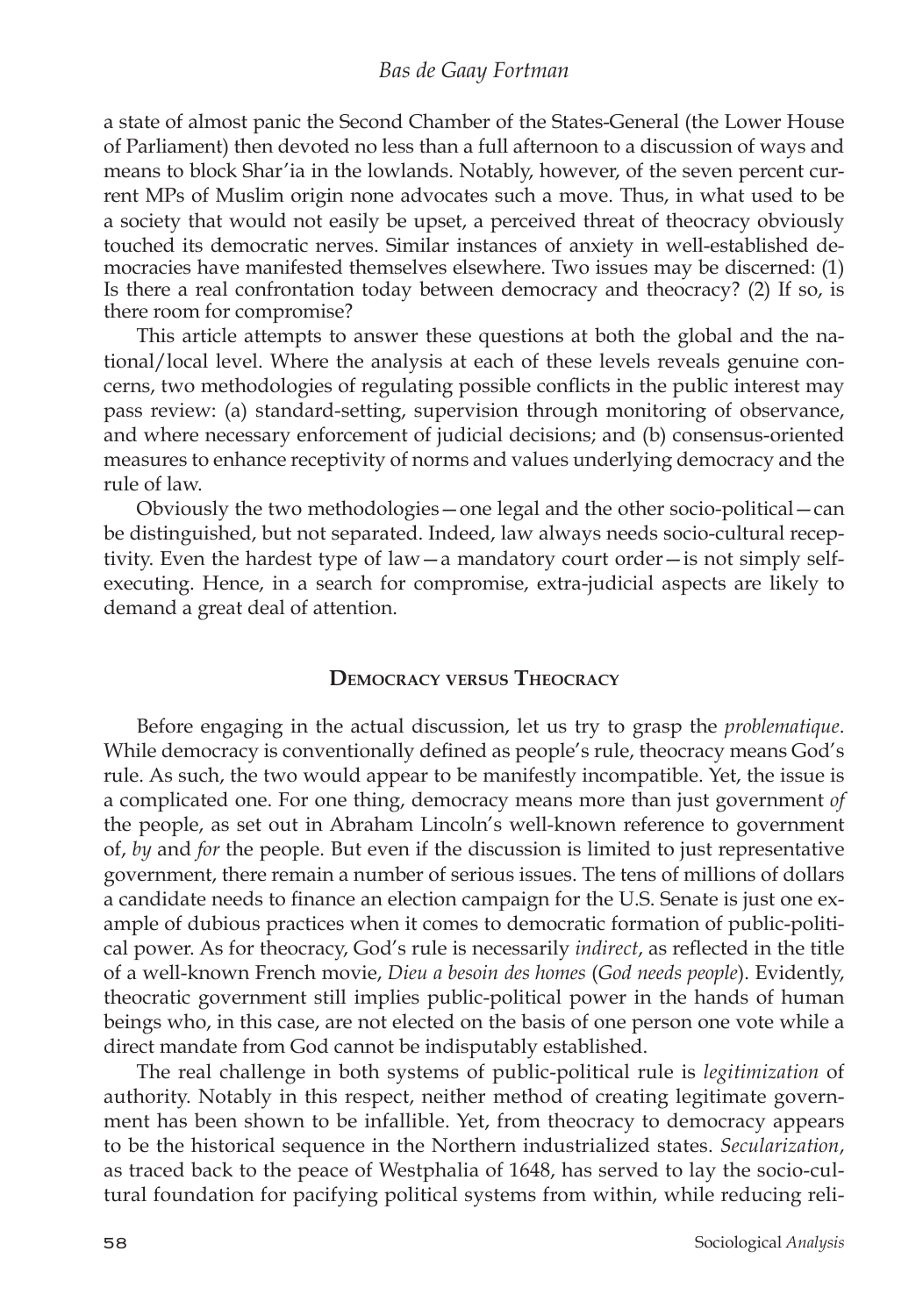gious violence. An essential element was the recognition of the full sovereignty of the state, which could no longer be challenged on the basis of distinct religious convictions. Thus, the *secular* was separated from the *sacred*. The original driving force of this process was not *secularism* as an ideology, restricting religion purely to the private realm.<sup>2</sup> Instead, historically, processes towards democratic government have progressed together with multiculturalism in the sense of recognition of religious diversity.<sup>3</sup> Thus, rather than being banned from the public realm, religion maintained its own protected space albeit within the setting of diversity. The end of theocracy in Europe, in other words, went with a search for compromise. Established religions and specific arrangements for the protection of religious institutions should therefore be clearly distinguished from theocracy. What matters is the *rule of law*, implying that no individual nor the state nor any other institution, including those of a religious nature, would be above the law.

Secularization, then, is a process, as distinct from secularism, which manifests itself as an ideology. From a normative perspective, secularization's driving force is not anti-religion in the sense of "freedom *from* religion" founded on a sharp division between religion and the secular, but rather *pluralism* based on freedom *of* religion coupled with efforts towards genuinely functioning social contracts aimed at preserving the rule of law.

Meanwhile, the days of Fukuyama's *End of History* are over and new doubts emerge as to the normative pretensions of democracy. As was already pointed out above, democratic government means more than just an arithmetic to create representative government ("of the people"), since *accountable* government ("for the people") and *participatory* government ("by the people") are essential elements of a functioning democracy too, as stressed by Abraham Lincoln. In a recent survey, *The Economist* reported only 28 countries as being full democracies, 54 as flawed democracies, 30 as hybrid regimes, and 55 as evidently authoritarian regimes.<sup>5</sup> Our theme, however, is not the superiority of either system and its relative success or failure in ensuring legitimate authority; it just focuses on the question if democracy and its twin sister secularization are, indeed, incompatible with modern demands or tendencies of a theocratic nature and how far there might be room for compromise.

From a legal perspective, our principal concern is the concept of *divine* law that stands at the root of theocratic government. That problem may be further identified as *exceptionalism*. This is a term generally used to describe the ways and means in which states exempt themselves from the international legal and political order. The

<sup>&</sup>lt;sup>1</sup> For an enlightening account on secularization and the Islamic route to democratic government see Parsi (1981).

 $2A$  secularist position is the view that in a liberal democracy under the rule of law no separate provisions for freedom of religion would be required as this would just fall under freedom of expression as a general principle (See Jurgens (2001), and de Beer (2007).

 $3$  For an insightful analysis of the issues at stake here see Cady (2005).

In his *The End of History and the New Man* (1992), Francis Fukuyama argued that after the fall of the Berlin Wall liberal democracy had emerged as the final synthesis in the history of ideas.

 <sup>&</sup>quot;The Economist Intelligence Unit's Index of Democracy," *The Economist* (2006).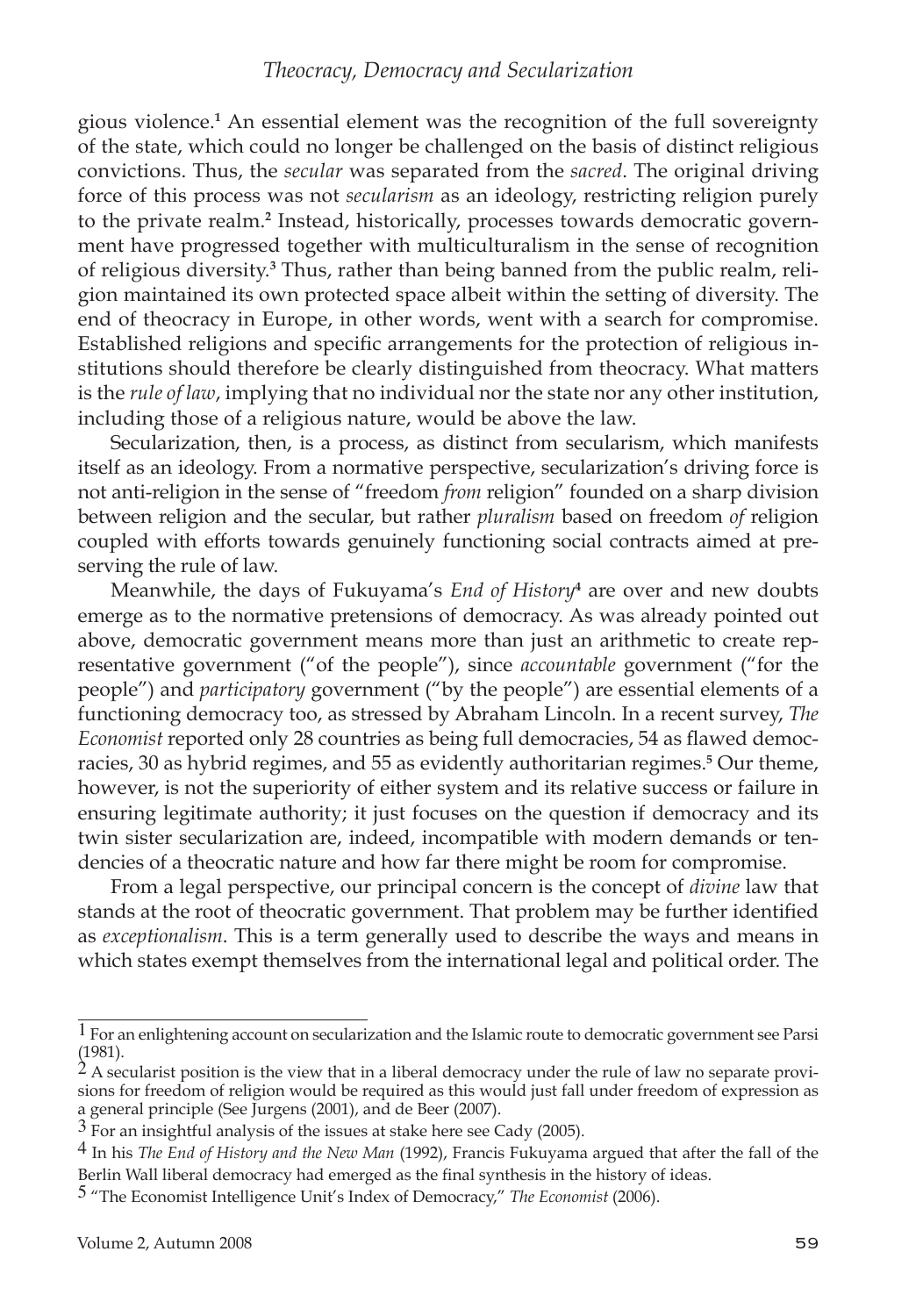United States is the familiar example of state-based exceptionalism.<sup>6</sup> Within the setting of the *problematique* that concerns us here, the phrase "exceptionalism" may be used to describe any attempt to exempt citizens and institutions from democratic public-political authority and its laws, policies and actual decisions, based on assumed incompatibility with divine principles.

## **Democracy and Compromise**

What then may be seen as contemporary theocratic threats to democratic government? Two issues dominate current debate in particular: (a) *religiously motivated violence* following from a theocratic rejection of existing democratic arrangements that lie at the basis of the rule of law, and (b) *exceptionalism* by religious institutions based on theocratic pretensions of full autonomy.

It is important to emphasize that democracy's way of handling conflicts of interest in a public-political community is not just majority rule. Actually, even when confined to just the representative aspects of decision-making through democratic government, there are, in fact, three ground rules: (1) the majority decides; (2) the minority accepts that; and (3) the majority respects and protects minorities.

As to the operation of the first principle, it is known that when it comes to highly contested issues, just counting heads without any preliminary process of consultation and persuasion is not conducive to peaceful government. The second principle amounts to the rule of non-violence, implying that opposition, protest, and resistance ought not to go beyond civil disobedience (while even that methodology of non-violent confrontation of government and the laws enacted by parliament, already tends to be politically destabilizing). The third principle has been strikingly worded in the European Court of Human Rights' *Grand Chamber* judgment in the case of Sørensen and Rasmussen v. Denmark:

Democracy does not simply mean that the views of a majority must always prevail: a balance must be achieved which ensures the fair and proper treatment of minorities and avoids any abuse of dominant position.

Yet, this is perhaps the most problematic aspect of democracy in our world today as minorities still tend to be rather unprotected,<sup>8</sup> precisely at a time when nations appear to become increasingly heterogeneous. Notably, peaceful settlement of disputes arising from conflicting interests requires a functioning rule of law, based on an accessible and independent judiciary within the context of limited government

This happens to be based on a combination of three elements: hegemony (and with that the idea of expansion), unilateralism ("going it alone"), and pre-emptive strike (see Chance 2004).

 $\frac{7}{1}$  Case of Sørensen v. Denmark and Rasmussen v. Denmark. Judgment of 11.1.2006 on Applications 52562/99 and 52620/99, p. 22.

<sup>&</sup>lt;sup>8</sup> I see this as part of the huge "human rights deficit" that still abounds after more than sixty years of the international venture for the realization of human rights (see de Gaay Fortman 2006a).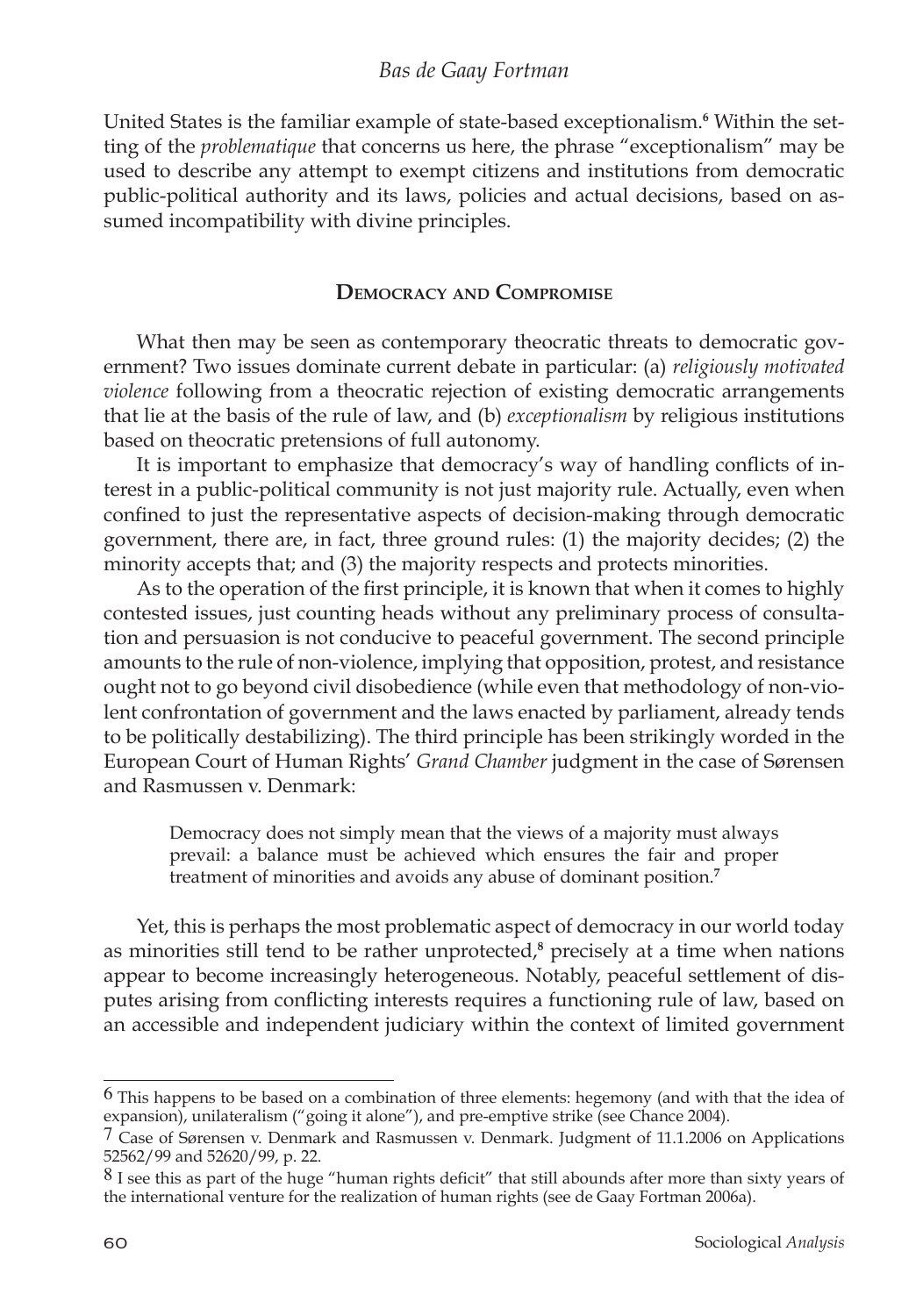respecting and protecting rights. The acid test of democracy, as Justice Geoffrey Robertson once put it, "is a justice system where there is at least a chance, a possibility of beating the state at its own game." From these two intertwined perspectives, democracy and the rule of law, we shall now look at theocratic confrontation at both a global and a national/local level.

# **Theocracy versus Democracy as a Global Struggle**

There is no democratic world government, as we know. Consensus-seeking is, however, enhanced through decision-making in the United Nations based on the representation of national states. The democratic character of the UN system of decision-making is fairly contested, and efforts towards reform have met with only limited success. A system of international law governs international relations between states, which aims at protecting individual citizens of these states as well, if necessary against their own governments. Within that setting, an internally "fully democratic" state tends to be an exception rather than the rule.

Theocratic threats to the peaceful functioning of this rather feeble international legal and political order originate from two distinct angles. Firstly, there are still theocratic states—such as the Islamic Republic of Iran, internally founded upon an attempt to reconcile theocracy with democratic principles—that utilize religious doctrine to occasionally exempt themselves from international human rights law and from decision-making based on the United Nations Charter and enforceable through the Security Council. Indeed, the judicial approach in attempts to protect the international legal and political order against perceived threats means going through the UN Security Council, grounding any possible action in its Charter (chapters VI and VII in particular). This is, however, far from common procedure. The real problem here is not so much theocracy as a ground for exceptionalism but exceptionalism as such. It is, indeed, American (secular) exceptionalism that might be seen as *the* major digression from international legal procedure.**<sup>10</sup>**

Dispute between theocratic states and the international political and legal order gets rather serious when such states attempt to undermine democracy elsewhere by supporting Jihadist movements.<sup>11</sup> Yet, even in those cases, it is doubtful whether unilateral or multilateral attempts towards regime-change would be the right response. Certainly, our world has already been confronted with the serious limits that abound when it comes to the "exportability" of democracy and the rule of law. Generally, moreover, flawed and fragile democracies tend to threaten international peace no less than established authoritarian regimes, vulnerable as they are to international crime and terrorism.

At ABC Radio National, printed in the Law Report, Radio National Transcripts, Tuesday 31 March 1998. (Online source: http://www.abc.net.au/rn/talks/8.30/lawrpt/lstories/lr980331.htm).

<sup>10</sup> On American exceptionalism see Dhanrajgir and de Gaay Fortman (2005)**.**

<sup>11</sup> *Jihadism* is the term generally used for violent movements based on an ideology of "holy war" against any private or public-political authority that is regarded as deviating from the "pure teachings" of Islam. For Qur'anic hermeneutics on Jihad see de Gaay Fortman (2007).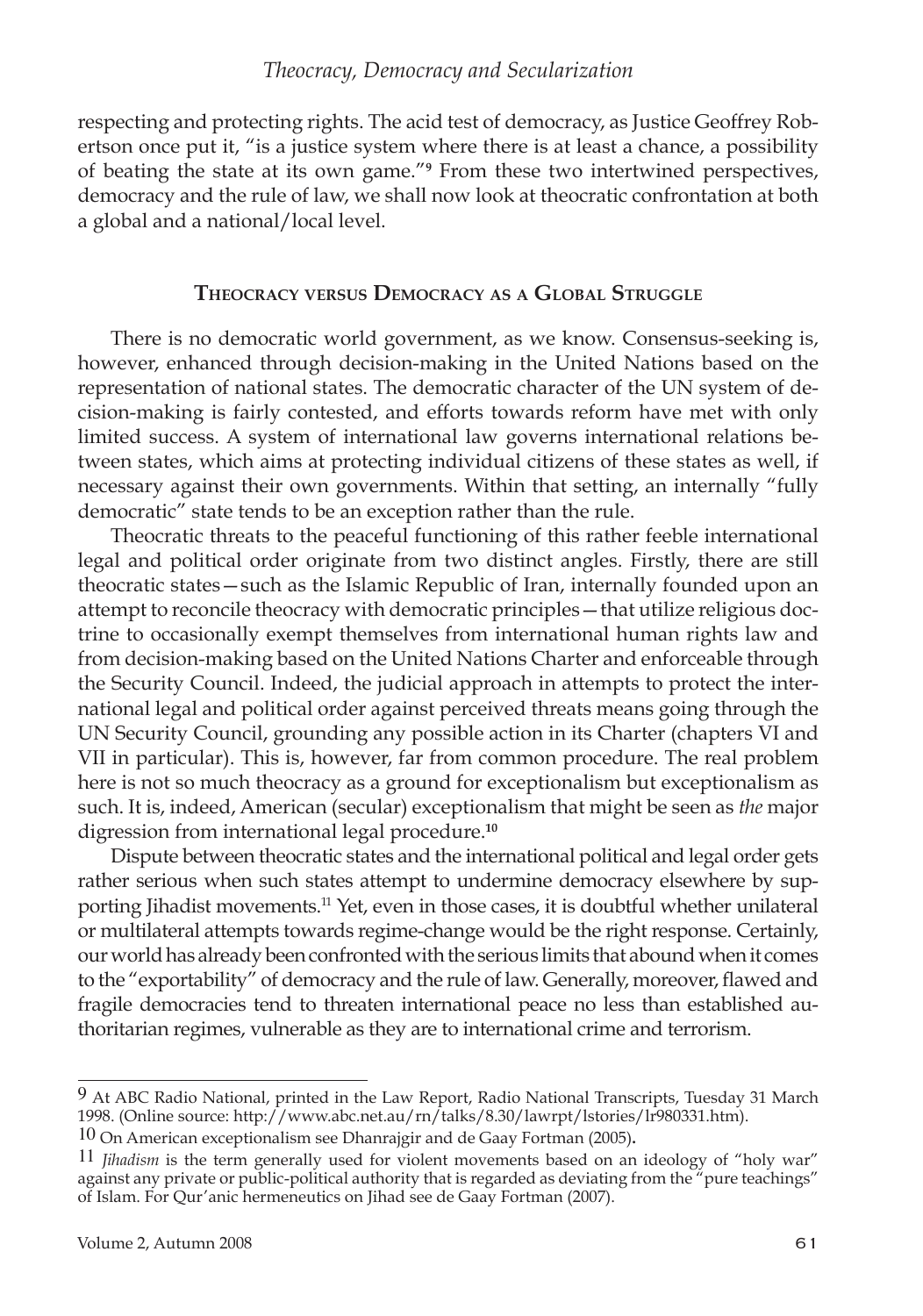## *Bas de Gaay Fortman*

This brings us to the second type of theocratic threat at the international level—Al Qaeda's "ideology" of the World Caliphate that is used to justify terrorist violence. Although Bin Laden and his associates were able to establish a structure in Afghanistan that attracted new jihadists and forged links among pre-existing Islamic militant groups, they never created a coherent terrorist network in the way commonly conceived. Instead, Al Qaeda functioned like a venture capital firm providing funding, contacts, and expert advice to many different militant groups and individuals from all over the Islamic (and non-Islamic) world. Today, the structure that was built in Afghanistan no longer exists and Osama bin Laden and his associates have scattered, been arrested, or killed. There is no longer a central hub for Islamic militancy. However, Al Qaeda's worldview is growing stronger every day. This radical internationalist ideology—based on "Jihadism" and sustained by anti-Western, anti-Zionist, and anti-Semitic rhetoric—has adherents among many individuals and groups, few of whom are currently linked in any substantial way to Bin Laden or those around him. They merely follow his precepts, models, and methods. They act in the style of Al Qaeda, but they are only part of Al Qaeda in the very loosest sense.

No matter what organizational appearance Jihadism assumes, there can be no room for compromise here: democracy has to protect itself against terrorist violence with all means at its disposal. All means? Naturally, there remain limits inherent in a democratic government based on the rule of law. This, however, is not the place to discuss the crucial problem of defending democracy against anti-democratic forms of attack that do not accept any limitations based on the rule of law. It is sufficient to say that in respect of the international "war on terror" a current tendency to put security-concerns above human rights is cause for serious concern. In the defense of democracy such an attitude will turn out to be counter-productive.**<sup>12</sup>**

With regard to context and background, a primary challenge to actual—or potential—theocratic threats is to make sure that the core conflict cannot be misrepresented as one between religious believers and nonbelievers. What is needed, in other words, is a noticeable recognition of "the sacred realm" (see de Gay Fortman 2006b) as a domain of human interaction that deserves protection even though the law must remain of highly limited significance here. Noteworthy in this connection is the general desire in the Muslim world to define blasphemy as a crime in international law. Not surprisingly, this is fervently opposed by the "International Committee for the Defense of Salman Rushdie and His Publishers" with the support of "Article 19" and practically all PEN groups in the Western world. Indeed, in the light of the flawed jurisprudence on blasphemy within Western democracies and the serious injustices committed in theocratic environments defining and judging this "crime," such a move is far from commendable.<sup>13</sup> Yet, the search for protection of the sacred realm, as manifested at both the global level and within secular democratic states, cannot be neglected. As the legal method is bound to touch upon

<sup>12</sup> See, for example, the Netherlands Advisory Council for International Affairs' Report *Counterterrorism from an International and European Perspective*, The Hague: Ministry of Foreign Affairs, 5 September 2006. <sup>13</sup> Illustrative is the way in which the Blasphemy Laws in Pakistan are applied against Christians.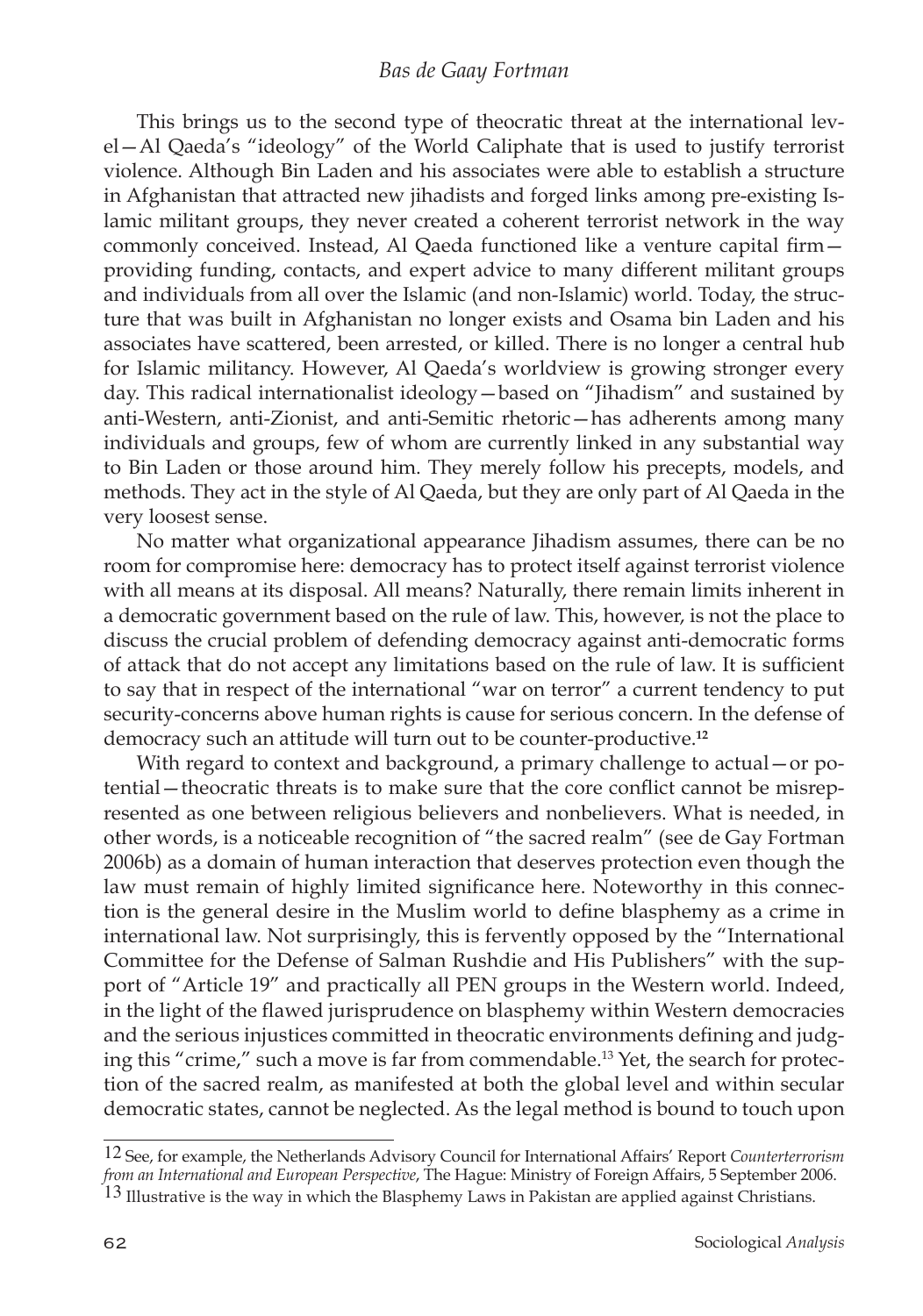serious constraints here, the search for extra-judicial ways of showing respect for people's sacred feelings becomes crucial.

In the interface between democracy and theocracy a particularly dubious tendency is to see Islam as monolithic. Notably, recognition of Islam as the established religion in the public realm nowhere resulted in a legal system based purely on Shar'ia in its original form without any relation to modern sources of state law. The real conflict is, indeed, between moderate Islam and radical Islam. Incidentally, these two categories do not concur with the distinction between liberal and orthodox. Orthodoxy means neither more nor less than believers taking their faith altogether seriously. The term "fundamentalism" refers to literal interpretation of the holy book. As such, this does imply a notion of "absolute truth," which may be seen as a firm step towards "exclusive truth." But the crucial issue here is theocratic *exceptionalism*.<sup>1</sup> If the latter is taken to mean not merely passive resistance against certain laws but engaging in religiously motivated violence against the state, the international community and targeted individuals as well, there is no room whatsoever for tolerance. Political-religious practice shows, however, that it would be erroneous to conceive of an inevitable string from orthodoxy via fundamentalism and notions of exclusive truth towards active theocratic exceptionalism of a violent extremist character. Essential then, for Islamic conformity to democracy and the rule of law is not a general conversion from orthodox to liberal, but rather an endeavour to combat claims of exclusive truth used to justify violent exceptionalism. This requires a precise rereading of texts in general—and critical texts in particular—precisely by orthodox scholars. At a conference on Hermeneutics, Scriptural Politics and Human Rights, organised by the University of Utrecht to bring theologians and jurists from different religious backgrounds together, Shiite scholars of Mofid University in Qom**15** addressed sensitive issues that always arise when it comes to the so-called "theocratic, violent and uncompromising" character of Islam. One of them, Sadegh Haghighat, argued convincingly that the militant interpretation of the Qur'anic notion of Jihad is false, concluding that:

No text can be interpreted without its specific context. Jihad, in all kinds, must be read in the context of tribe-state conditions. The offensive kind of jihad—which is allowed just in the time of the holy Prophet and his successors (according to the majority of Shiite jurisprudences)—is tuned to anti-Muslim countries, not to secular ones. International conventions confine trans-national responsibilities of Islamic states"**<sup>16</sup>**.

In the search for compromise through efforts such as those undertaken by Islamic scholars like Haghighat, arguing on a common ground and confronting religious rules and practices incompatible with universal standards of human dignity from within, are of foremost importance.

<sup>14</sup> A recent convincing study in this respect is published by Reza Aslan (2006).

 $15$  An institution established specifically for higher education of Mullahs.

<sup>16</sup> See Sadegh Haghighat (forthcoming).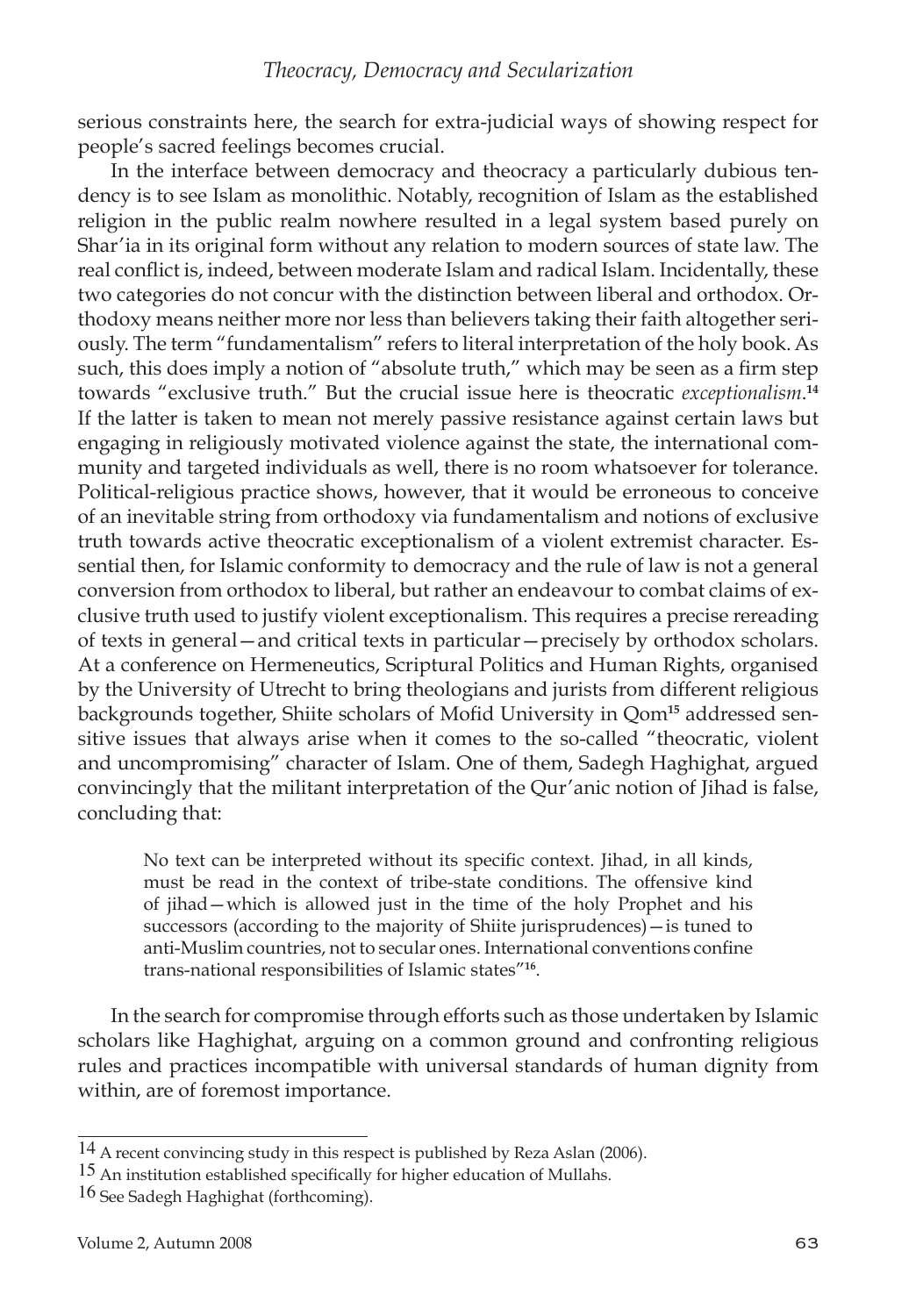# **Theocracy as <sup>a</sup> Perceived Threat within Established Democracies**

Jihadism, as we know, presents itself as a threat to the rule of law within established democracies, too. Democracy's fight against this menace is, again, not enhanced by a presentation of Islam as one monolithic peril that is just to be regarded as evil. Recently, one party leader in the Netherlands proposed to outlaw the Qur'an in the same way as had been done with Hitler's *Mein Kampf*. While the motivation for this absurd idea—the assumed violent character of the Islamic holy text—is evidently flawed**<sup>17</sup>**, such an attempt to use the law as an instrument to eliminate a theocratic text would merely serve to further reduce Muslims' sense of identification with Western democracy and the rule of law. Censuring *Mein Kampf* served a symbolic purpose. The symbolic effect of anti-Islamic measures that are bound to be legally faulty will be merely to undermine the integration of Muslim citizens in public-political environments based on democracy and the rule of law. Having said this, let us turn to the issue of theocratically presumed autonomy.

Claims of autonomy for religious institutions founded upon theocratic doctrine are obviously not confined to Islam. Indeed, Pope John Paul II's question to Soviet leader Gorbachev, as narrated in a familiar story, "Mr. Gorbachev, this *glasnost* of yours, as I understand it—hopefully correctly—is just an idea for outside the church?", would have merited a negative answer. No institutions whatsoever, including those based on religion, can exempt themselves from human rights, including the fundamental freedom to criticise the use of power. Be that as it may, however, the Catholic Church in Europe and in Latin America has a long history of self-proclaimed autonomy *ad extra* and *ad intra*, based on a self-image of the *societas perfecta*. Joseph Kleutgen, author of the *Tametsi Deus* scheme for the First Vatican Council, has provided the following definition:

Societas perfecta is a society, distinct from every other assembly of men, which moves towards its proper end and by its own ways and reasons, which is absolute, complete, and sufficient in itself to attain those things which pertain to it and which is neither subject to, joined as a part, or mixed and confused with any society (quoted in Mansi 1961: 315).<sup>18</sup>

<sup>17</sup> Notably, the Bible, too, is full of texts that might be classified as brutal, some 1400 or so, more at any rate than in the Qur'an. Some of these classifications rest on obvious misinterpretations, concerning such texts as Jesus' admonition: "Think not that I have come to send peace on earth: I came not to bring peace, but a sword" (St Matthew 10: 34). Rather than advocating violence, Jesus told his disciples that they would encounter animosity. Yet, with regard to Exodus (32: 27-28), where Moses orders the people of Israel in the name of God that every man put "his sword by his side, and go in and out from gate to gate throughout the camp, and slay every man his brother, and every man his companion, and every man his neighbour," an order followed to such an extent that "there fell of the people that day about three thousand men," all the enlightenment that a modern commentary has to offer is a reference to the next verse which states that by executing that divine judgment the Levites were consecrated to the Lord. Not surprisingly, in mainstream contemporary Christian theology and practice such texts are totally disregarded. Evidently, that text had a context those times (combating the idolatry of the golden calf in this instance), which makes it inapplicable to Jewish and Christian believers today. No text without a context!

<sup>18</sup> Translated in English by Hildegard Warnink, "The Roman Catholic Church and Church Autonomy," in Warnink 2001, p. 253.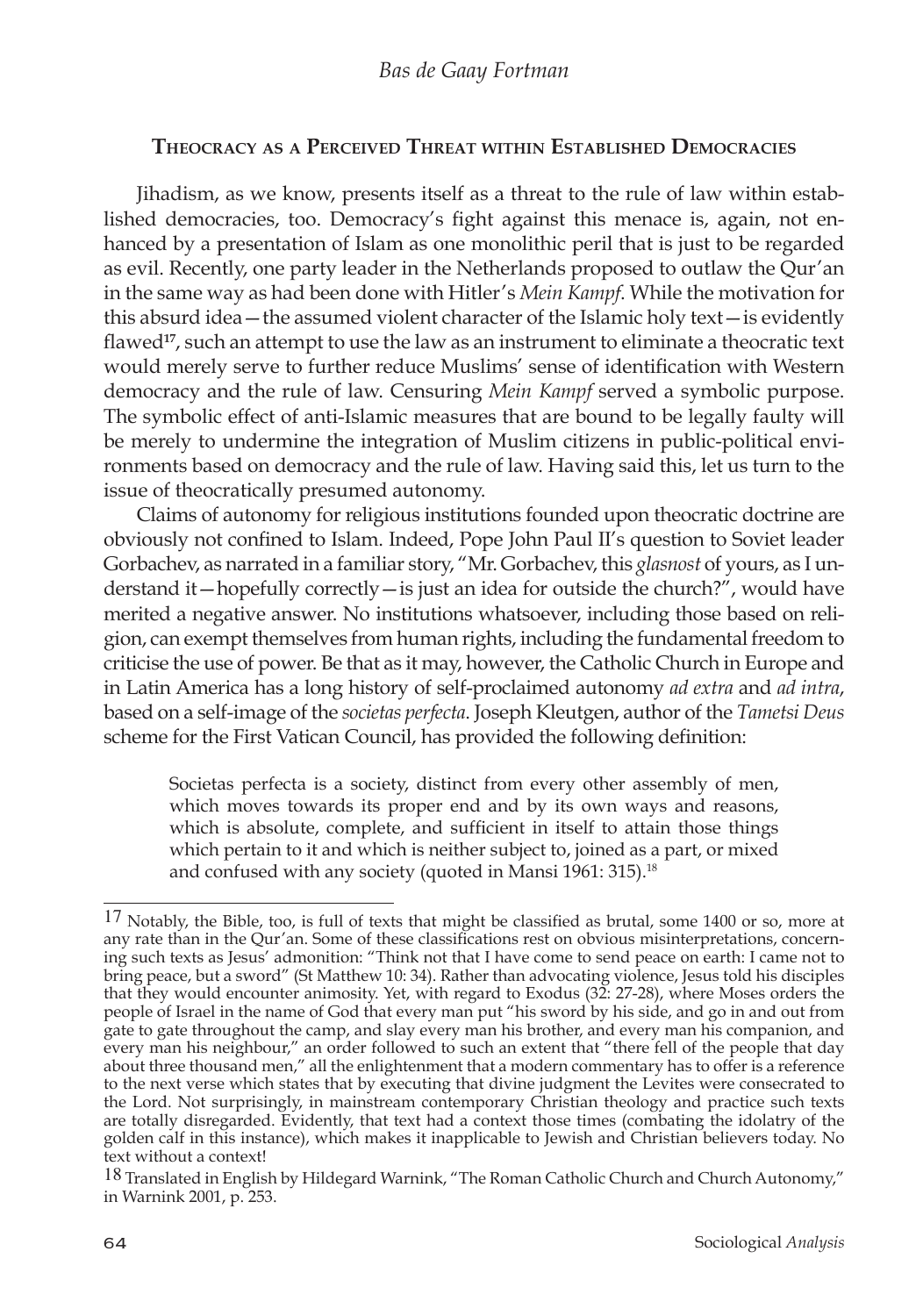## *Theocracy, Democracy and Secularization*

Thus, the Church, as *societas perfecta,* is a strictly hierarchically ordered autonomous monarchy in which all good things descend on the people, grade by grade, level by level: "from God to the Pope, from the Pope to the bishops, from the bishops to the presbyters, and finally to the lay people" (Swaminathan 2003: 2). In the Second Vatican Council, however, as Örsy concluded in his *Quo Vadis Ecclesia: the Future of Canon Law*, "the Fathers agreed and stressed that the Church was a '*communio*', modelled on, and participating in the nature of the Trinity, which is a communion of three persons in one Godhead."19 Yet, as Torfs (2001: 63) has observed, in opposition to the Communio ideal, "*societas perfecta* thinking is far from dead." Such thoughts lie at the roots of autonomy ideology. One way in which an attempt is made to preserve autonomy, Torfs notes, is by limiting jurisdiction *ratione materiae*, i.e. to a field of activity in which ecclesiastical autonomy would seem obvious. Can such an evidently autonomous realm be delimited? While judgments in respect of the sacraments would seem to be the first to qualify for pure autonomy, it is precisely with regard to the annulment of that great sacrament called marriage that the European Court of Human Rights had to shatter a judgment from the Roman Rota on the ground of an almost total contravention of due procedure as laid down in Article 6 of the Convention.**<sup>20</sup>**

It is helpful to employ the term "semi-autonomous social field," as introduced by Sally Falk-Moore, to define non-state institutions that have "rule-making capacities, and the means to induce or coerce compliance" but at the same time are "set in a larger social matrix which can, and does, affect and invade it, sometimes at the invitation of persons inside it, sometimes at its own instance" (Falk-Moore 1983: 55- 56). What strikes us in processes of law-finding in ecclesiastical courts, as manifested in a substantial number of fairly recent cases,**<sup>21</sup>** is the lack of an apparent interface with the larger social environment. How to explain this? I see two reasons. The first is an apparent prolongation of the time of the Guelphs and the Ghibelins: the rivalry between Church and State as if these were two competing autonomous socio-juridical fields. The second reason for the appropriation of autonomy instead of accepting semi-autonomy may, indeed, lie in a revival of the concept of a *societas perfecta*.

Notably, the Roman Catholic Church has an ages-old legal culture that makes it susceptible to litigation. A recent and as yet undecided case concerns a priest prevented by his bishop from converting his life-long relationship with a [female] friend into a civil contract. Torfs, who defends this priest before the ecclesiastical court, deplores the current retreat into *societas perfecta* autonomy as a purely defensive strategy but also on a quite remarkable ground:

In view of the rich tradition of canon law, and the influence that it has had on secular law, it is shameful to have to observe that it should now, for

<sup>19</sup> Quoted in Swaminathan (2003: 1).

<sup>20</sup> European Court of Human Rights, Case of Pellegrini v. Italy (Application no. 30882/96), 20 July 2001. In the Netherlands, a High Court decided fervently against a procedure for the annulment of a marriage in which a psychiatrist declared one of the spouses as being fundamentally unable to enter into such a bond without even having seen the person in question. Hof's-Hertogenbosch, 2 December 1998, hearing no. C971117/Ro (See de Gaay Fortman 2004).

<sup>21</sup> See Warnink (2001, passim).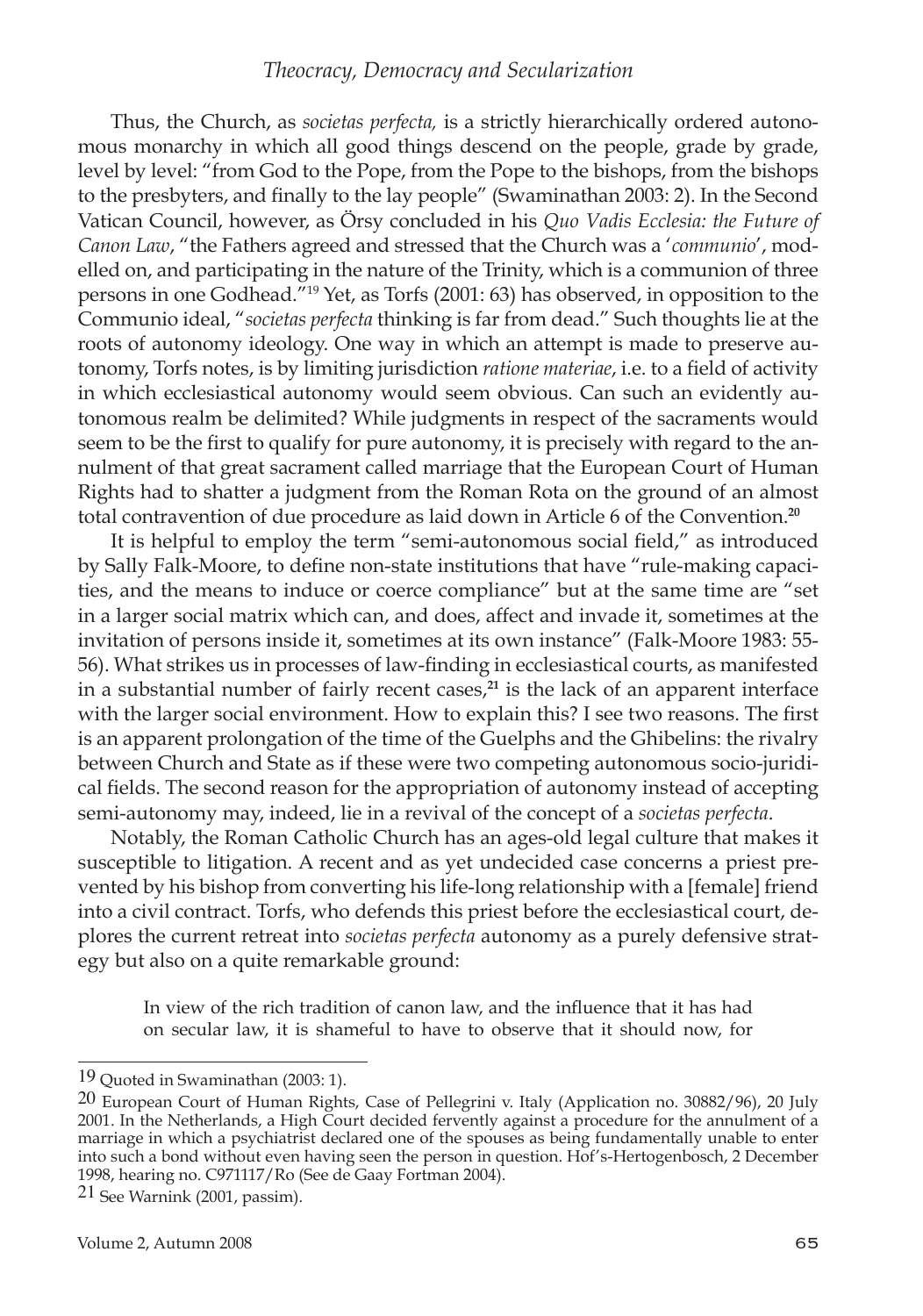## *Bas de Gaay Fortman*

theological reasons, choose an approach to law which is no longer relevant to society in general (Torfs 2001: 69).

International human rights imply that the state cannot be considered as being completely autonomous either. Indeed, as both church and state should be seen as semi-autonomous, the outcome should be a dynamic interface between two institutions that are both vital for the implementation of human rights—the state because of its authority to enforce; the church and other religious institutions because of their potential in keeping the belief in fundamental human dignity alive.

In Islamic contexts, theocratic doctrine appears to be used to justify major human rights abuse such as violation of bodily integrity (e.g., wife battery and punishment by mutilation) and the prohibition of apostasy. Here judicial confrontation of religious institutions and their leaders is much less accustomed. Moreover, a serious obstacle to simple human rights litigation in this setting is the public-private divide: the state cannot easily check and control the influence and pressure of—and on—individual citizens. Hence, devoid of the involvement of the relevant religious institutions and their leaders it will not be easy to protect society from threats of violence based on theocratic justifications. Exemplary in this connection is again a scholar from Mofid University in Iran's holy city of Qom, Ali Mirmoosavi. In a paper on the highly intricate theme of "The Qur'an and Religious Freedom: The Issue of Apostasy," after carefully analysing the relevant texts he arrives at the following conclusions:

The Qur'anic scriptures establish a general principle that can be described as the Qur'anic principle of religious freedom. The main rule is that 'there is no compulsion in religion', which rejects any pressure on belief. Yet, in connection with other verses that put some limitation on belief, this principle cannot justify religious freedom in its broad dimensions.…[Yet], according to the Qur'an apostasy does not mean just simple changing of religion or disbelief. It implies to change religion after confidently believing and because of an unjustified motivation, usually concerning treason. However, the Qur'an does not directly impose any worldly punishment for apostasy. This deduction discloses a possibility for reconciliation between the Qur'an and religious freedom.

Freedom of religion was not compatible with past Islamic society where citizenship was based on religious belief.…Modern Islamic societies experience a completely different life in the globalized world of political, economic and security interdependence. Freedom of religion in this world is not only the legitimate right based on several arguments, but also a necessary condition for peaceful and stable life (Mirmoosavi, forthcoming).

Obviously, in the struggle against a theocratic undermining of the rule of law, it is authoritative attempts towards reconsideration and reinterpretation from within rather than legal battles from without, that run the highest chances of reconciling religion with democracy and the rule of law.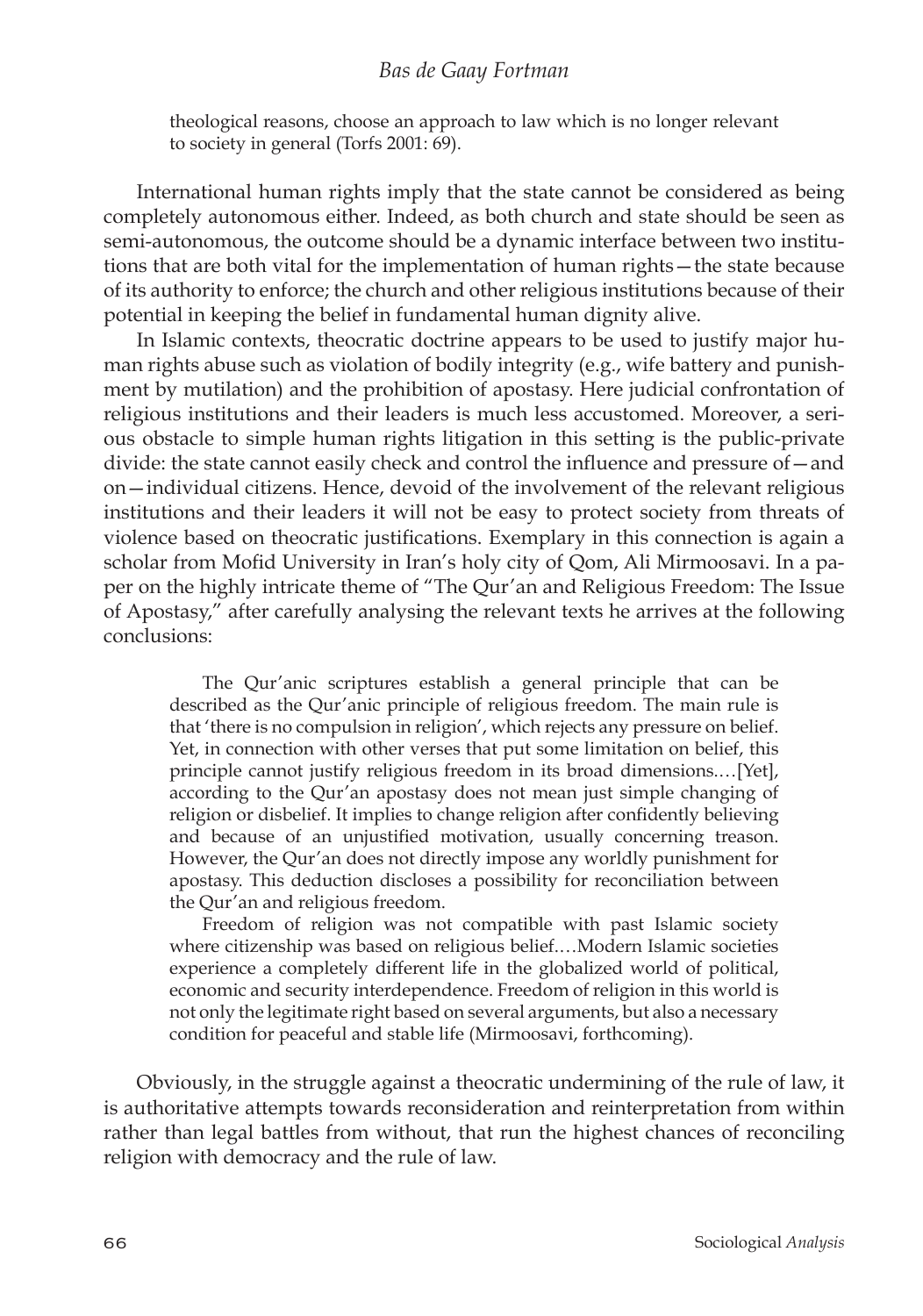## **Democracy Under Theocratic Siege?**

Our conclusion is twofold. On the one hand, in a public-political order based on democracy and the rule of law, theocratically driven *exceptionalism* cannot be accepted, whether in an international context or in any national setting. Here, in other words, there is no room for compromise. Decisive in the *problematique* reviewed here, on the other hand, are the attitudes of people as citizens and believers at the same time. Definitely, top-down attempts to outlaw certain religious views based on theocratic doctrine as being incompatible with democracy and the rule of law are bound to have limited effect if not being counter-productive. Crucial in the quest for conciliation is the role played by religious leaders, both in the impact they may have on concrete interpretation and the settlement of dispute, and in the exercise of leadership whenever it comes to concrete crises, like the incidents following the Danish publications of cartoons of the prophet Mohamed.

That democracy and the rule of law are far from safely established is obvious. Human rights—an indissoluble constituent of the rule of law—suffer from an alarming global deficit that manifests itself everyday in such abuses as impunity of staterelated perpetrators of abuse, oppressed minorities, domestic violence against women and children, and systemic violation of the rights of the poor. The challenges with which humankind is confronted here demand a new dynamics, focusing on the values underlying democracy and the rule of law rather than just confrontational discourse. There is, indeed, good reason to resist popular attempts, extensively covered in the media, aimed at restricting democracy's predicament to theocratic threats. Insofar as such threats are real rather than constructed or just perceived, there appears to be a need for extra-legal approaches besides conventional hard-law confrontation. Secularism and theocracy demonstrate a common methodology in this respect: the creation of doctrinal us/them divides. Indeed, in confronting each of these distortions from an open and tolerant society, a common tactic may be employed: supporting serious challenges to exclusive truth and exceptionalism from within.

Democracy, then, is so much more than a calculation for public-political decision-making. It is the foundational principles of universality and human dignity (shih de Gaay Fortman 2006c) and such values as liberty, equality, due process and the sanctity of human life that underlie social contracts between citizens and their state based upon democracy and the rule of law. Such principles and values need a dynamics through which they are nurtured and sustained. Religion, then, is not just to be studied as an actual, or potential, adverse environment that might induce theocratic threats but also as a possibly enabling environment in efforts to secure sustainable democracy.

#### **NOTE**

An earlier version of this paper was read as a Keynote Paper for the Public Law Committee of the International Bar Association (Singapore, October 18, 2007).